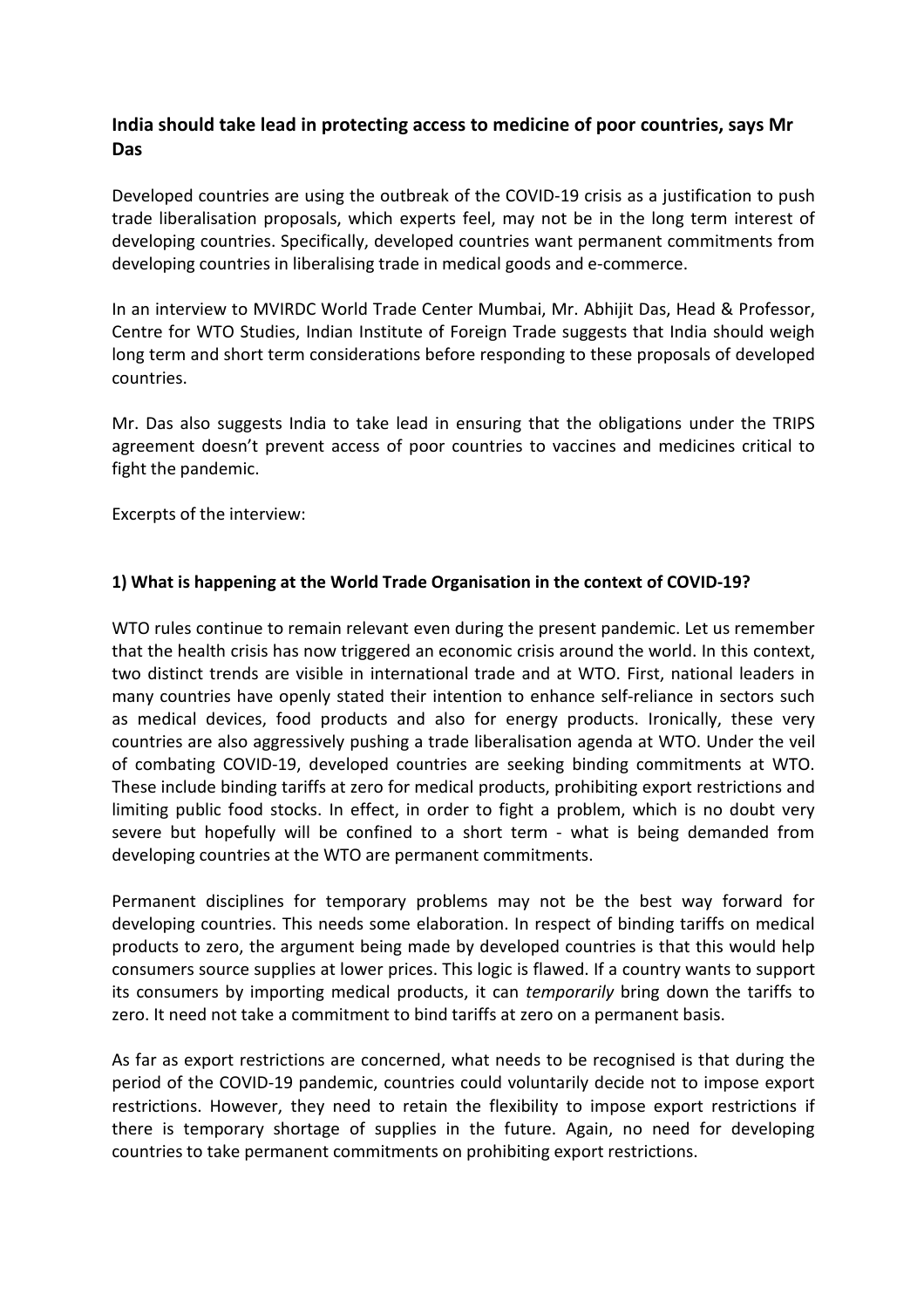Another narrative being pushed by some countries at WTO is that COVID-19 has seen a rise in electronic commerce. Hence, countries must take permanent commitments in the arena of electronic commerce. What is being ignored in this narrative is that electronic commerce has seen a surge in those countries which have the digital infrastructure.

In short, many developed countries are seeking to use the COVID-19 pandemic to push their long-standing commercial interests at WTO.

#### 2**) What should be India's approach at the WTO during the pandemic?**

India's approach to various proposals seeking to combat the COVID-19 pandemic has to be based on short term, as well as long term, considerations. Most of the proposals on the table, be it eliminating tariffs on medical products or food stuff and prohibiting import restrictions, are not in India's overall interest. More specifically, after the pandemic has ebbed, India would need to provide a fillip to its manufacturing. At that stage the importance and relevance of according protection to domestic manufacturers through tariff protection cannot be overstated. Therefore, India needs to respond to various proposals at the WTO with caution and care.

At the WTO India can provide leadership in efforts at ensuring that medicines, vaccines and medical supplies are available to the needy at affordable prices. It is apprehended that the rules for protection of intellectual property as contained in the TRIPS Agreement could pose an impediment in this direction. It is, therefore imperative that India, in coordination with other like-minded countries, takes this issue forward at the WTO. One possibility could be for the WTO Members to agree to a waiver whereby during the ongoing pandemic countries would be free to take action for combating COVID-19, without being constrained bythe obligations under the TRIPS agreement. This would serve two purposes. First, it would send a strong signal to the global community that multilateral trade rules can respond positively to health and humanitarian needs of the world. Second, it would provide a practical, effective and flexible basis for countries, particularly the poorer nations, to protect their citizens from the pandemic.

## **3) What are the reforms required for WTO to function during these times?**

Over the past two years, several proposals have been made to reform WTO. Most of the proposals are nothing but old wine in old bottle, but under a new label. Issues that failed to garner consensus support repeatedly, are now being resurrected under the garb of WTO reform. Some proposals have also been made, which would hit at the basic architecture of WTO. These proposals would further disadvantage the developing countries at multilateral level. The right approach towards WTO reform should be to keep development at the core of reform initiative. This is the only way forward, if we want to retain the relevance of WTO.

One area where the WTO has been confronting an unprecedented crisis is the dispute settlement mechanism. By refusing to let the process of filling vacancies for the Appellate Body - the highest institutional body for hearing trade disputes among Member countries the US has rendered the dispute resolution system dysfunctional. This portends a return to the pre-WTO era, when power-play determined trade relations. It is apprehended that with